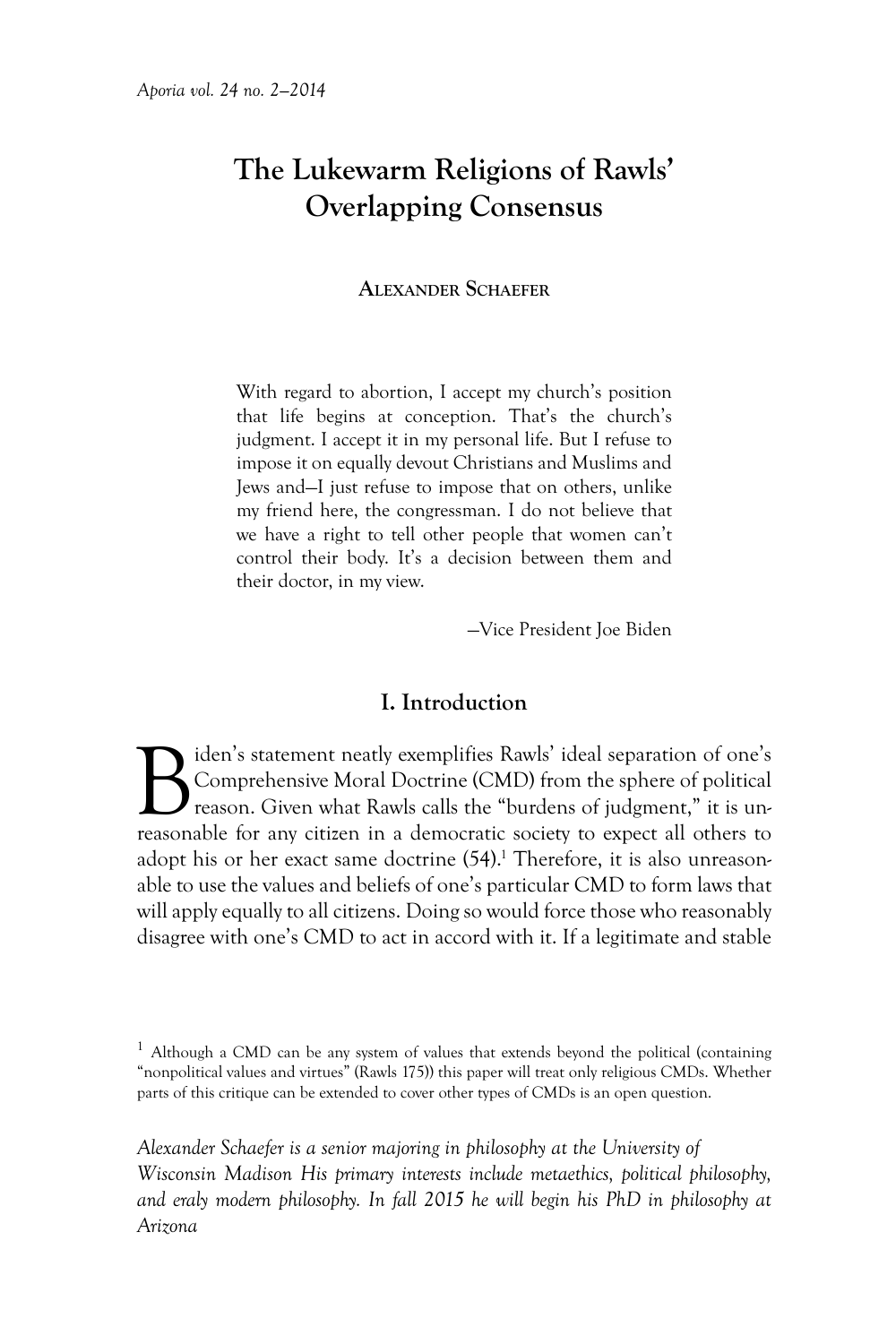democracy is possible, its laws and statutes cannot be grounded in justification that is particular to a single CMD. In this paper, I will argue that Rawls' solution to the problem of agreement among diverse CMDs—his ideas of a reasonable citizenry and of an overlapping consensus (OC) requires that the populace be devoid of any authentic religious belief that directly or indirectly implies social law. I will bolster my thesis by proposing that interpreting one's religion to fit Rawls' notion of a "reasonable citizen" for the sake of democratic values forfeits one's claim to authentic religious beliefs by prioritizing secular values above strict adherence to one's religious doctrine (Rawls 48).

## **II. Pluralism and the Overlapping Consensus: Rawls' View**

The problem that occupies Rawls in Political Liberalism is how a society can endorse a single conception of justice, imposing a universally enforced set of laws despite the great plurality of beliefs and doctrines present in any liberal democracy. Although, as Rawls argues, it may be inappropriate to base the principles of justice and the laws of society on the teachings of one or another CMD, a reasonable agreement may still be reached. By drawing upon the ideas and values that are present in what Rawls calls the "public political culture" a non-biased political conception of justice can be formed (13–14). The public political culture is comprised of the ideas that are implicit in the design of its government and in its other basic institutions. In a democratic society, the values upheld by the public political culture include equality, liberty, and fairness. A reasonable citizen within such a society is (a) willing "to propose fair terms of cooperation and to abide by them provided others do," and (b) takes full account of the difficulty of judging and choosing a doctrine to live by ("the burdens of judgment") (Rawls 54). For these two reasons, the reasonable citizen is willing to use and accept "public reason," i.e. reasons available to all in the public political culture (Sterba 2).<sup>2</sup> Through their respect and endorsement of principles based on the public values of equality, liberty, and fairness, reasonable citizens are able to overcome tensions in their plurality of beliefs and reach agreement on matters of basic justice (Rawls 24; see also Sterba 4).

Rawls does not ignore the tension that exists between the moral demands of certain CMDs and the requirements of a reasonable citizen. He proposes a multi-staged process by which a religious democratic citizenry can incorporate political values that overcome the tension between reasonableness and the diverse CMDs and allow for an overlapping consensus (OC) to form. Although mutual peace may begin as a mere modus vivendi, citizens will likely come to a constitutional consensus, which guarantees certain basic political rights and liberties while specifying the democratic procedure by which disagreeing parties must compete (xxxix) . Rawls argues that with this constitution in place, citizens will find various reasons within their own particular CMDs to support a political conception of justice (xxxix). In a democratic society, the liberal political values of equality, liberty, fairness, as well as "Tolerance, being ready to meet others halfway, and the virtue of reasonableness," become very great values, values that normally outweigh other values (Rawls 157). The reason for the high esteem of these political values is because they constitute "the very conditions that make fair social cooperation possible on a footing of mutual respect" (Rawls 157). Although these political values stipulate certain constraints on how a CMD may wield its political power, these are the very values that ensure that the members of a certain CMD may practice their own way of life, unmolested by others. Ultimately, argues Rawls, these values become cherished for more than this mere instrumental value as they are integrated into each of the different CMDs, relieving the original tension between the moral demands of a CMD and the requirements of reasonableness.<sup>3</sup>

# **III. Comprehensive Moral Doctrines and the Reasonable Citizen: Three Levels of Conflict**

Does the overlapping consensus resolve the tension between Rawls' conception of a reasonable citizen and the moral demands made by CMDs? The overlapping consensus requires that citizens come to share and endorse the same set of values, and that they use these values to settle disputes. When arguing in the sphere of political action, a reasonable citizen is required to use and accept arguments made on the basis of public reason. However, one is forced to wonder why certain sects would conform to such

 $2$  Interpreting how one must practice public reason is a difficult task, and Rawls' view on this issue evolved over the course of his career. Here I rely on John P. Sterba's interpretation that "citizens may propose whatever considerations they like for public policy… provided they are also prepared 'in due course' to offer considerations that comply with public reason" (Sterba 2).

 $3$  Contrast this evolutionary value-integration account with Huemer where he claims that Rawls' overlapping consensus would require actual argumentative or manipulative engagement with the devout or unreasonable in order to succeed. Huemer's argument will be discussed further in section 4.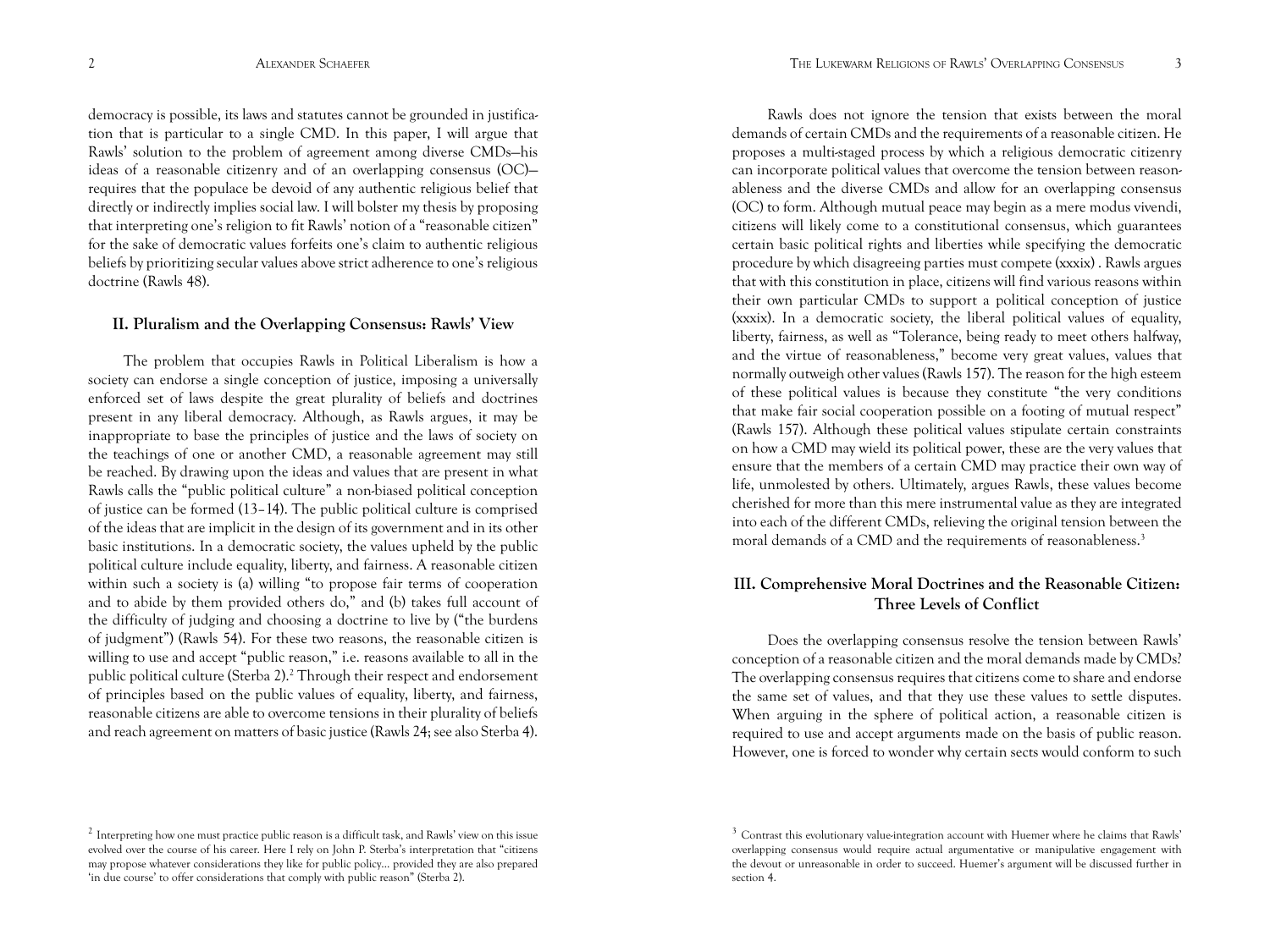strict requirements. For example, what motivation do devout Catholics have for conforming to public reason in regard to the issue of abortion? They certainly have a motivation insofar as conforming fosters a cooperative society, allowing them to practice their own beliefs in peace. These motivations concern improving their quality of life and ensuring a general right to religion, but could such motivations outweigh an unequivocal command from a sacred text, the completion of which requires the use of unreasonable means? The question is whether the demands of the *reasonable person* can truly be harmonized with the dictates of religion. Answering this question requires an examination into the areas of potential conflict.

At several steps along the way to a full-fledged OC, the individuals adhering to certain CMDs are required to endorse secular, political values. Most importantly, this occurs in the reliance on public reason to vindicate legal constraints on the behavior of other citizens in a pluralistic society. The endorsement of secular, CMD-neutral values is highly problematic for an ideal believer, or one whose values are truly and completely shaped by his or her religious CMD.<sup>4</sup> The ideal believer is one who responds exclusively to the values within his or her CMD, refusing to alter those values for the sake of values that are not contained within the CMD itself. Conversely, non-ideal believers are those who would revise their beliefs, downplay or eliminate some of its values, or reshape the constitution of their CMD for reasons external to those found within the CMD itself. The theologian Karl Barth similarly explained his conception of religious CMDs: "Religion is the possibility of the removal of every ground of confidence except confidence in God alone" (88). Thus, for the ideal believer, God's Word constitutes the only standard by which to judge action and weigh values. With such value-prioritization, beliefs on the personal level as well as the legal level have the potential to conflict with the requirements of reasonableness. These potentially conflicting beliefs are of three kinds: (1) beliefs that apply to the personal level, without legal implications, (2) beliefs that suggest legal action, but do not explicitly mandate it, and (3) beliefs that are explicit legal mandates.

Purely personal moral mandates lack content in regard to how political power should be used, and thus they are the least likely type of moral belief to come into conflict with the requirements of the reasonable citizen. And yet, it is easy to imagine a case in which a certain illegal

action might be necessary for one to practice one's religion (or philosophy) even while legalizing it by means of an appeal to public reason would be impossible. Imagine, for example, a society that has banned the slaughter and consumption of animals. The ban has come about by an appeal to values that exist in the public political culture (equality, perhaps) and are presumably shared by all reasonable citizens. Now imagine a religion that requires its adherents to sacrifice an animal to honor their deity. Although this religious precept does not imply any sort of legal statute mandating sacrifice, it still conflicts with the requirements of a reasonable citizen, namely their readiness to abide "by principles and standards as fair terms of cooperation and to abide by them willingly, given the assurance that others will likewise do so" (Rawls 49). Can adherents be rationally expected to drop their practice and follow the law? Would this not imply prioritizing the values of the public political culture above the religious commandments of their deity, thereby undermining their religious commitment?

The problem is worse in the case of religious teachings that contain legal implications. Disputes regarding public education present a wonderful example since they involve selecting between disparate standards of truth. If the factual contents of a religious text cannot be proven by secular means (public reason), like scientific research, would a true believer be content to accept the strictures of such investigative means to determine the school curriculum? Say a devout Christian became head of the department of education, and thinking of Genesis<sup>5</sup> or Joshua 10:12-14,<sup>6</sup> had to decide whether to base a curriculum on scientific research or on the Bible. Now, God never says "Thou shalt base your public education curriculum on the teachings of the bible," but the New Testament does say "Preach the word; be ready in season and out of season; reprove, rebuke, and exhort, with complete patience and teaching" (2 Tim. 4:2–4). It also says: "If anyone comes to you and does not bring [the teaching of Christ], do not receive him into your house or give him any greeting, for whoever greets him takes part in his wicked works" (John 1:10–11). And Peter warns explicitly that those who bring false teachings (according to biblical facts), i.e. "heresies," will impinge upon themselves "swift destruction" (2 Pet. 2:1).7 Even if commitment to propose fair terms of agreement and to use public

<sup>&</sup>lt;sup>4</sup> The notion of an ideal believer is not supposed to convey that the content of their beliefs is fixed according to a single "correct" interpretation of a religion or religious text. Rather, their standard of what is good or bad is a function of how well a certain action or belief coheres with their best understanding of their religious CMD.

 $5$  In this passage, the Earth and its inhabitants are created by God.

 $6$  In this passage, the sun is claimed to be a mobile body.

 $7$  2 Peter 2:1-22 this verse also reminds us that God has no problem committing genocide when the world appears too "ungodly," nor does He hesitate to cast even angels into the depths of hell (2 Peter 2:6).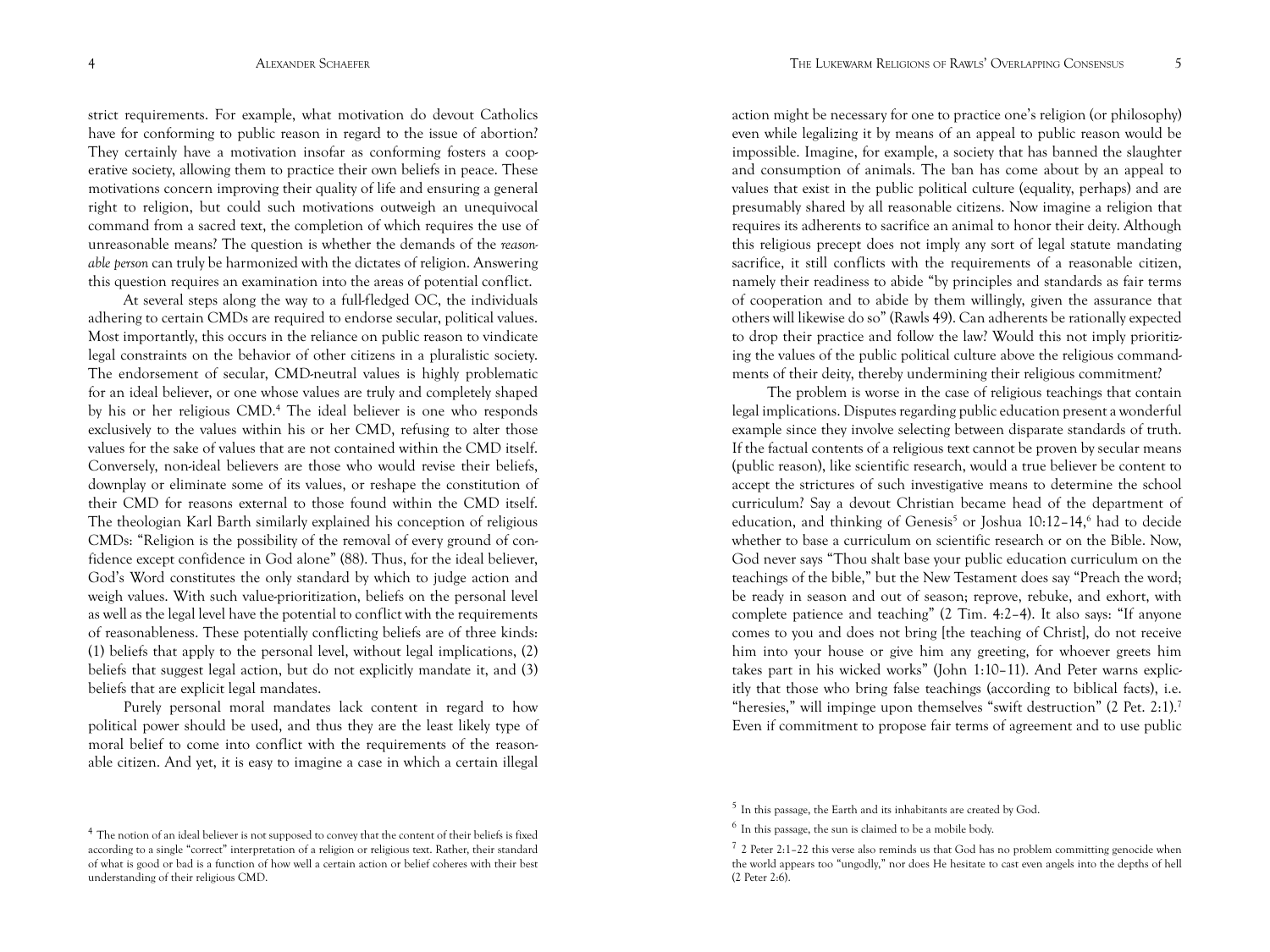reason in the political sphere works to facilitate mutual coexistence among diverse CMDs, it is highly unlikely that the ideal Christian educator (qua Christian), committed to the Bible as the word of God, will prioritize this mutual coexistence in the face of complete confidence in biblical facts and simultaneous threats of eternal damnation for false teachings. And this is only one religion and one example of the kinds of potential conflicts that exist between non-explicit legal implications of a CMD and the demands of the reasonable citizen. There are many teachings espoused by our most widespread religions that are simply not compatible with Rawls' strictures.<sup>8</sup> Again, I am not arguing that a true Christian must hold these beliefs. Perhaps there are several different, equally legitimate variations on what a Christian may believe. Nevertheless, these passages suggest that some of these variations conflict with the demands of reasonableness. Changing one's interpretation for this reason is to prioritize values outside of one's religious CMD, and to thereby become a non-ideal believer.

The final category of potential conflicts most clearly demonstrates the incompatibility of certain CMDs and the requirements of a reasonable citizenry. This category concerns religious rules that appear as direct, legal commands. The legal format of these moral or religious precepts is evident in that they explicitly mention the kind of punishment that must be inflicted upon transgressors of these laws. The second largest religion in the world, in fact, has an entire legal system that stems from two of its religious texts: the Qur'an and the Sunnah. There are many mandates in Sharia law that one could not justify by an appeal to the public political culture of a democratic country. For example, one passage of the Qur'an states this:

> Men are in charge of women by [right of] what Allah has given one over the other and what they spend [for maintenance] from their wealth. So righteous women are devoutly obedient, guarding in [the husband's] absence what Allah would have them guard. But those [wives] from whom you fear arrogance - [first] advise them; [then if they persist], forsake them in bed; and [finally], strike them. (*The Qur'an* Surah 4:34)

Such treatment of women—especially men's right to be in charge of women is a mandate that leaves little room for interpretation. It is an explicit commandment, and many Muslims treat it so: "In Muslim societies, there is a pervasive belief that international standards—or women's rights and efforts to promote them—are un-Islamic or even anti-Islamic because they contradict and conflict with shari'a" (Hajjar 16). In fact, this is but one controversy of many. Sharia law also faces heavy criticism for its treatment of homosexuality and its approach to freedom of conscience, thought, and religion.9 Imagine a devout Muslim judge coming to a verdict regarding a case of domestic abuse with a female victim. Would it be consistent with his religion to rule in favor of the woman? What reason could outweigh his religious beliefs?

A corresponding body of laws, the Halakhah, exists for Judaism (Friedman).10 Similarly, these laws are derived from a sacred text and stipulate that one act in a manner completely contrary to that which the ideals of our public political culture would uphold. A sample of this kind of law can be seen in a selection from the 613 Jewish laws based on the Torah and assembled by Maimonides: "For a rapist to marry the woman he raped, as Deuteronomy 22:29 states: 'She shall become his wife'" ("Positive Commandments" 3:218). Furthermore, "for a rapist not to divorce the woman he raped, as Deuteronomy 22:29 states: 'He may not send her away for his entire life'" (Maimonides "Negative Commandments" 3:358). Needless to say, such a law is not consistent with the democratic values of equality, liberty, and fairness. And yet, for Rawls' overlapping consensus to obtain, for a strictly Jewish citizenry to abide by the constraints of public reason, a refusal to enact the Torah-derived laws of the Halakhah is absolutely necessary. That is, coexistence must take precedence over one's devoutness.

One of the culturally relevant clashes between democratic law and religion for an American audience appears in the heated debates between various Christian sects and secular society. Catholics in particular vehemently support a prohibition of abortion. Women, according to this CMD, should be legally restrained from accessing abortion procedures. Catholics can look to at least two sources: direct passages from the Bible

<sup>8</sup> One Christian group, Creation Ministries International, published the following comment on their website under the subheading "The Bible is history!": "It's clear that from the very first verse of Genesis, the Bible is concerned with giving a factual account of how God has interacted with the earth. This means that it must give historically accurate details, as well as being theologically accurate. In fact, what we believe about God is based on historical claims, so if the history is inaccurate, then the theology must be as well!" (Cosner "How Does the Bible Teach 6,000 Years?").

<sup>9</sup> On this point, see Kurtz, Dacey, and Flynn 2009.

<sup>10</sup> Information on Halakhah comes from: David D. Friedman's "Jewish Law: A Very Brief Account."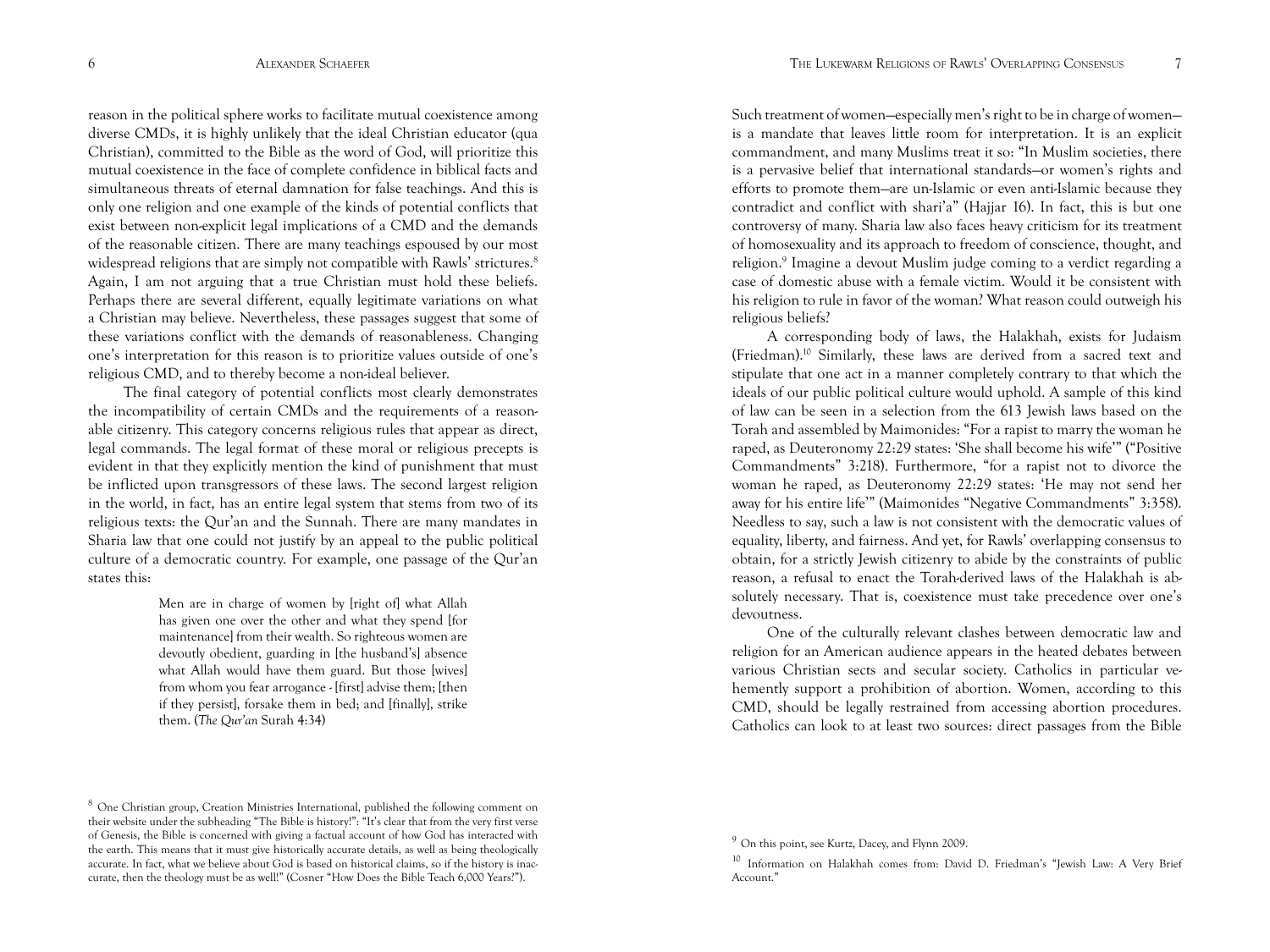and statements by the Pope.11 The Bible makes it explicit that fetuses are to be treated as living beings: "If men who are fighting hit a pregnant woman and she gives birth prematurely, but there is no serious injury, the offender must be fined whatever the woman's husband demands and the court allows. But if there is serious injury, you are to take life for life, eye for eye, tooth for tooth, hand for hand, foot for foot" (Ex. 21:22–24). Beyond the Biblical foundations of treating a fetus as a legal person, Pope John Paul II obviated the hopelessness of a reasonable (in Rawls' sense) Catholic stance on abortion when he declared the following:

> [The Church's position on abortion] is unchanged and unchangeable. Therefore, *by the authority which Christ conferred upon Peter and his successors*… I declare that direct abortion, that is, abortion willed as an end or as a means, always constitutes a grave moral disorder, since it is the deliberate killing of an innocent human being. This doctrine is based upon the natural law and upon the written word of God, is transmitted by the Church's tradition and taught by the ordinary and universal magisterium. No circumstance, no purpose, *no law* whatsoever can ever make licit an act which is intrinsically illicit, since it is contrary to *the law of God* which is written in every human heart. (*Evangelium Vitae* 62 emphasis added)

Although this argument may appear to reference some of the values in our public political culture, it is at base a religious argument. That is, although the Pope claims that abortion is "the deliberate killing of an innocent human being," this belief is "based upon the natural law and upon the written word of God." This law of God is not a part of public reason and cannot therefore legitimize political action or strengthen an overlapping consensus. Neither can a belief in papal infallibility. Yet, these doctrines would be the basis of an ideal believer's moral opposition to legal abortion.

Since the Pope's argument is supported by reasons inherent to the Catholic CMD and not reasons in the public political culture, it would be unreasonable to enact legislation on the basis of this argument. This can be granted. But, again, why should a devout Catholic care about reasonableness? Rawls rightly believes that the citizens in a democratic regime are *capable* of being reasonable (xxxix), but if I hold a CMD that places

other virtues above those of reasonableness, then to act in good conscience, to be truly devout, I must practice these other virtues even if that means being unreasonable. If I could disregard these rules, values, or virtues when I found it inconvenient, then what would be the point of having these religious rules or a religious text (that allegedly embody the word of God)?

Of course, a reasonable citizen may employ one of many methods to ameliorate the tension between religious and political law. For example, he or she could claim that one's text contains a high degree of figurative language or could skim over the less liberal-friendly passages. However, if a reasonable citizen's motive for doing so resides in pursuing harmony through reasonableness, instead of pursuing accurate religious practice, then such an interpretation would prioritize certain values (secular values) above the values of one's religious CMD. In this sense, to show that Rawls' requirements for the reasonable person are not amenable to authentic religious belief, one need only show that such requirements necessitate a revised reading of one's text or a revision of one's religious beliefs for the sake of values outside of the religious CMD itself. Many religions contain beliefs which would require revision or disbandment in order for their adherents to meet the standards of reasonableness.12 If undertaken for reasons other than the most pure understanding and practice of one's CMD, then these discards and revisions are impossible for the ideal believer.

Although we could explore numerous other examples, I have at least shown that, given Rawls' requirements, the three major Western religions may easily contain elements that would bar their devout members from being considered reasonable. I would also suggest that many of the examples I have provided go well beyond merely tinkering with one interpretation or another; they involve explicit legal mandates from what they perceive as the ultimate authority. The main point of this section can be neatly summed up by a passage from Wolterstorff:

> [It] belongs to the *religious convictions* of a good many religious persons in our society that *they ought to base* their decisions concerning fundamental issues of justice on their religious convictions. They do not view it as an option whether or not to do so. It is their conviction that they ought to strive for wholeness, integrity, integration,

 $12$  The commitment to apply one's religious rules exclusively within one's sect cannot prove to be a solution, since some rules would require the involuntary cooperation of certain members of that sect, violating their basic rights and thus proving unreasonable. Furthermore, it is not intelligible to suppose that Allah or Yahweh or Jesus Christ desire that their commandments be realized only on a micro-level.

 $11$  This is especially the case given the Catholic doctrine of papal infallibility. For an official statement on papal infallibility, see Lumen Gentium 1964.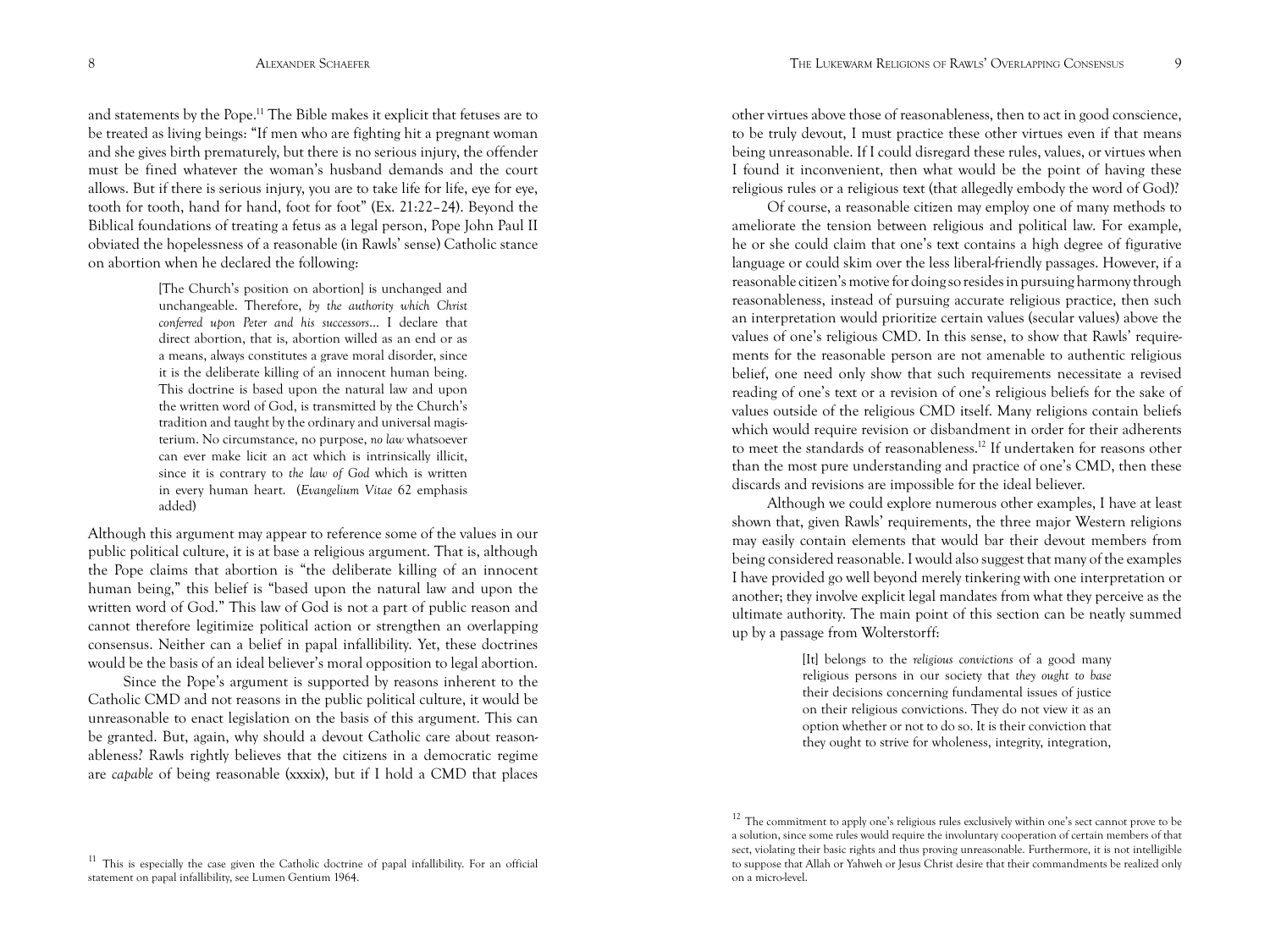in their lives; that they ought to allow for the Word of God, the teachings of the Torah, the command and example of Jesus, or whatever, to shape their existence as a whole, including, then, their social and political existence. (Audi and Woterstorff 104–5)

# **IV. Secular Values and Meta-Atheism: The Possibility of the Overlapping Consensus**

One striking feature of Rawls' *Political Liberalism* is the lack of discussion regarding the actual content of most predominant type of CMD: religious belief. Perhaps Rawls overlooked the issue. On the other hand, the neglect may have been intentional. What is important for stability and the OC is not the actual content of religious doctrine itself or the most popular interpretation but rather the real-life practice of religious doctrine and the beliefs that the so-called religious *actually* espouse.

Religious doctrine tends towards absolutism. It often demands that its values take priority over all others. This fact is clearly demonstrated by the story of Abraham and Isaac in which Abraham is ordered by God to bind and kill his son, Isaac. The narrative presents a test of Abraham's devoutness, of his fear in God. What determines the actions and beliefs of ideal believers such as Abraham is not their reasonable considerations of the burdens of judgment or their moral ability to propose fair terms of cooperation. Rather, their beliefs and actions directly result from a devout faith in their doctrine and its values. To not follow the edicts of one's doctrine would indicate a lack of seriousness on the part of the believer—what Kierkegaard might call a "double-mindedness" (27). In this sense, Abraham is presented in the Bible as a paradigm of the ideal believer, i.e., one who holds no value whatsoever, even the life of his child, above his belief in the Truth of his religious doctrine. As we have seen, such intensity of belief and such disregard of reasons external to that belief do not bode well with respecting the rights of others to foster a harmonious, pluralistic society.

Rawls' most explicit answers to this sort of Abrahamic unreasonableness are unsatisfactory. He responds to the conflict between a particular CMD and the requirements of a liberal democracy by avowing that the values of the political realm will overpower the conflicting values of the CMD: "How can the values of the special domain of the political ... normally outweigh whatever values may conflict with them? . . . Values of the political are very great values and hence not easily overridden: these values govern the basic framework of social life" (Rawls 139). However, as we have seen, such reasons simply do not appeal to the devout religionist. The devout

religionist is one who would say: "outside the church there is no salvation." To this kind of a doctrine, Rawls responds that "such a doctrine is unreasonable" (138).13 We have already examined whether this reasonableness, this clean division between religious and political spheres, is consonant with religious doctrine. We found that it is not, at least for the ideal believers. The important question for Rawls' project, then, is whether reasonableness or ideal belief is more prevalent in observable democratic societies.

In terms of stability, the tension between the religiously devout and the demands of reasonableness is only a problem for Rawls' project if there are significant populations of unreasonably devout sects. That is, if there are large numbers of ideal believers that place the teachings of their CMD above all other concerns, such as reasonableness. Is this the case in our society?

Michael Huemer argues that this *is* the case. He contends that there are factions of unreasonable zealots large enough and powerful enough to undermine the possibility of coming to an OC (barring, of course, the use of force or the relinquishing of their CMD)(1–4). Since such religious devoutness entails the prioritization of religious values over the secular values of the public political culture, it is difficult to see how such an individual could ever be motivated to adopt the strictures of reasonableness and embrace the basic principles of the overlapping consensus. More precisely, Huemer argues, it is difficult to see how considerations of reasonableness could drive Christian fundamentalists to endorse principles such as justice as fairness which guarantee rights and policies in direct opposition to legislation commanded or implied by their CMD (11). Given that Christian fundamentalists form a sizeable and politically powerful sector of our society, achieving an overlapping consensus is impossible.

Huemer cites several examples of unreasonable practices that threaten the OC:

> Enforcing Christian moral values, supporting the church, and helping to spread the faith, insofar as it is practicable. As just a few examples of this, [The fundamentalist] believes that prostitution, drug use, sodomy, pornography, and all similarly "immoral" activities ought to be illegal, regardless of whether they interfere with the liberty of others… he supports prayer in public schools and other such, lesser expressions of public support for

<sup>&</sup>lt;sup>13</sup> Rawls might bolster this claim by arguing that such unreasonable doctrines do not form a part of the overlapping consensus and may be excluded. This approach, however, will not do unless he can convincingly argue that they constitute a small and politically impotent minority.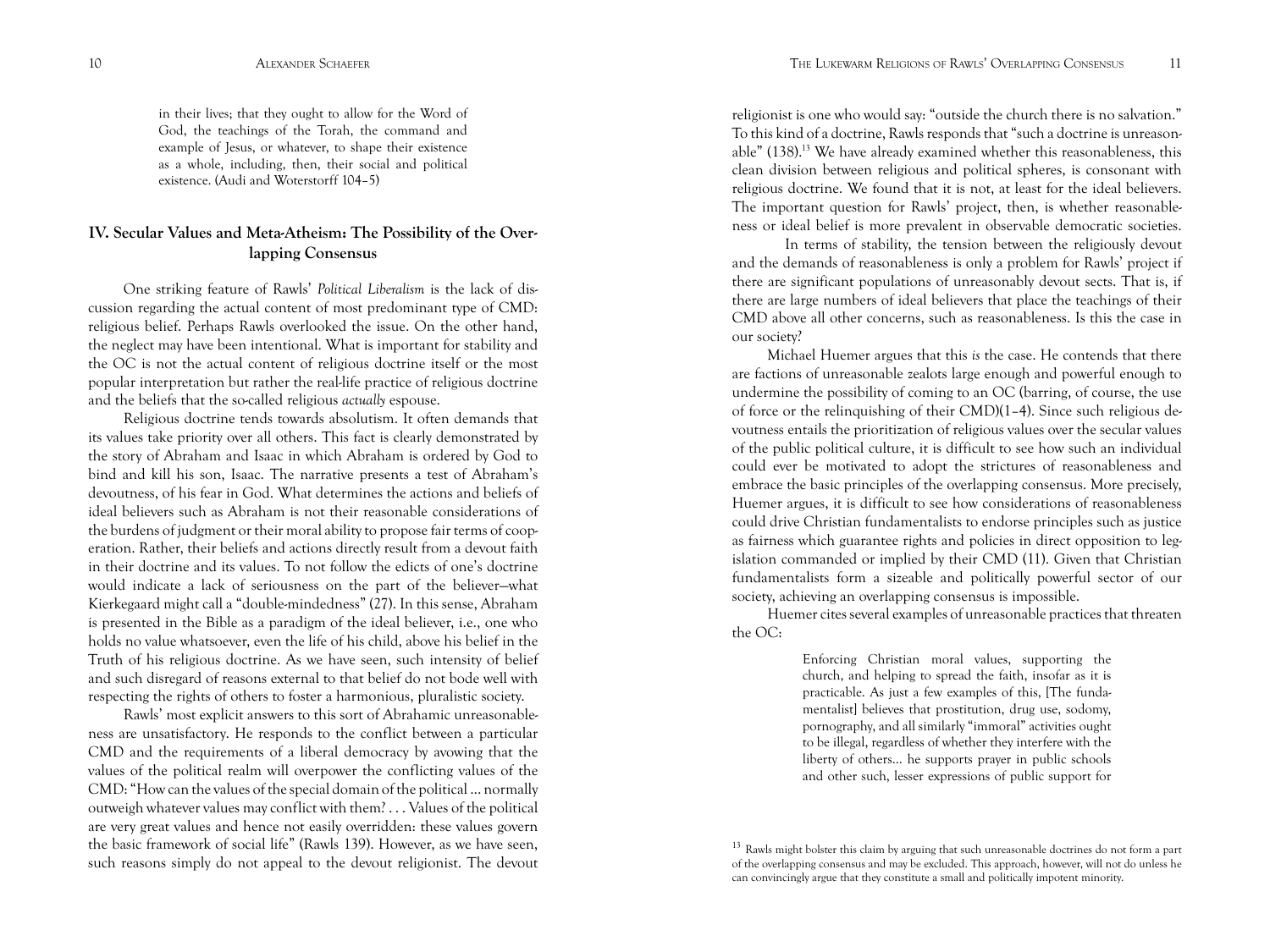the church… he opposes any extensive social welfare programs, perhaps because he feels that they grant unearned profit to certain people and by that means encourage moral degeneracy. (378)

What's peculiar about this list of examples is its extreme heterogeneity. What does banning drug use have to do with opposing social welfare?<sup>14</sup> Expanding on Huemer's list of the actual stances of religious fundamentalists, we see fervently held patterns of belief that range from decrying abortion and same-sex marriage to favoring militaristic intervention and supporting tax cuts. What holds these beliefs together is evidently not a logical connection, nor is it religious doctrine. The scripture is often silent or ambiguous regarding the political views held by society's fundamentalists. From a historical perspective, this mix of views is as modern as the mega-churches that espouse it. What Huemer ignores, and what Rawls emphasizes, is the contingent, culturally-evolved aspects of religious belief (Rawls xxxix, and 168–164). Thus, Rawls might tell Huemer that the beliefs of the fundamentalists are in no way set in stone. Their CMD does not resemble historically inherited, ancient belief, nor does it resemble a logically connected, necessary pattern of beliefs. These CMDs have evolved and will continue to evolve. They are subject to social contingencies. Furthermore, once a reasonable and just constitution is set in place, the political culture will exert a marked influence on the values of every CMD, which will come to integrate them into their own set of values.

Does this culturally contingent feature of religion make it impossible to be truly devout? If religions evolve on account of exogenous values (as the fundamentalists' have), does this make it impossible to be the ideal believer described earlier? It shouldn't, since the sources of one's CMD are distinct from one's fervent prioritization of its values and dictates, which is all that ideal belief requires. So the real question that must be answered to defuse Huemer's criticism is whether our current society is populated by people that hold fast to their historically quite fluid beliefs. Have we in modern times somehow become more rigid, i.e. more "ideal," as believers than those of the last two millennia?

J. S. Mill argued as late as 1859 that this was not so: "it is scarcely too much to say that not one Christian in a thousand guides or tests

his individual conduct by reference to those laws [contained in the New Testament]. The standard to which he does refer it, is the custom of his nation, his class, or his religious profession" (34). Mill is describing a phenomenon that coheres nicely with Rawls' idea of an OC. He points out that people use the teachings of their CMD—in this case, the New Testament to justify other priorities, such as societal customs, which parallels Rawls' idea of a public political culture. Mill's observations suggest that social, life-based concerns influence the values contained within our CMDs.

By following Mill's line of thought further, Georges Rey argues that our society is, in fact, afflicted by a widespread, though suppressed, atheism. He identifies disparities between what Christians avow to believe and how they act despite these avowals. Rey highlights inconsistencies between the teachings of religion and the typical believer's actions, making a compelling case for what he calls "meta-atheism" (2). For example, Rey maintains that the death of a loved one should feel more like momentary separation, that is, it should be far less devastating if one truly believed that only a few years stand between the funeral and an eternity in paradise with said loved one (26). Rey's argument suggests that, for religious CMDs, the officially espoused values and beliefs do not maintain a privileged position in regard to our decisions or practical choices. Our religious belief only goes so deep and is not fully internalized.

If it is true that the vast majority of people use their religion to rationalize their other values, then Rawls' idea of an OC seems far more plausible. It is plausible for two reasons: (a) As Rawls pointed out, citizens have strong motivational grounds for recognizing the burdens of judgment and acting accordingly, i.e., for being reasonable. Reasonableness (and its corollary, tolerance) provide a necessary condition for the practice one's own religion and for mutual coexistence and respect among diverse CMDs. Reasonableness is valuable because it significantly enhances the quality of life in a given society. And (b) as Mill's conjecture regarding the self-rationalizing function of religion points out, most citizens use their CMDs to rationalize their other values, for example, tolerance or cooperation. Mill argues that we use religion to bolster or rationalize values that we hold for non-religious reasons (34). Rey argues that, in practice, we ignore or refuse to fully internalize certain religious teachings due to meta-atheism (2). If either Mill or Rey is roughly correct, then we have an explanation as to why religious believers would be sensitive to the more secular values discussed in reason (a). This sensitivity is precisely due to the fact that they are not ideal believers.

All of Rawls' other arguments regarding the power of political values, their ability to outweigh other values because of their fundamental role in assuring fair social cooperation, now fall into place. The OC could come

<sup>&</sup>lt;sup>14</sup> In fact, these stances seem to be at odds, since one is based on the idea that we should interfere to stop others from making personal, immoral decisions (i.e. doing drugs), while the other view asserts that positive interference leads to degeneracy and that moral virtue springs from independence (i.e. not relying on the resources of others).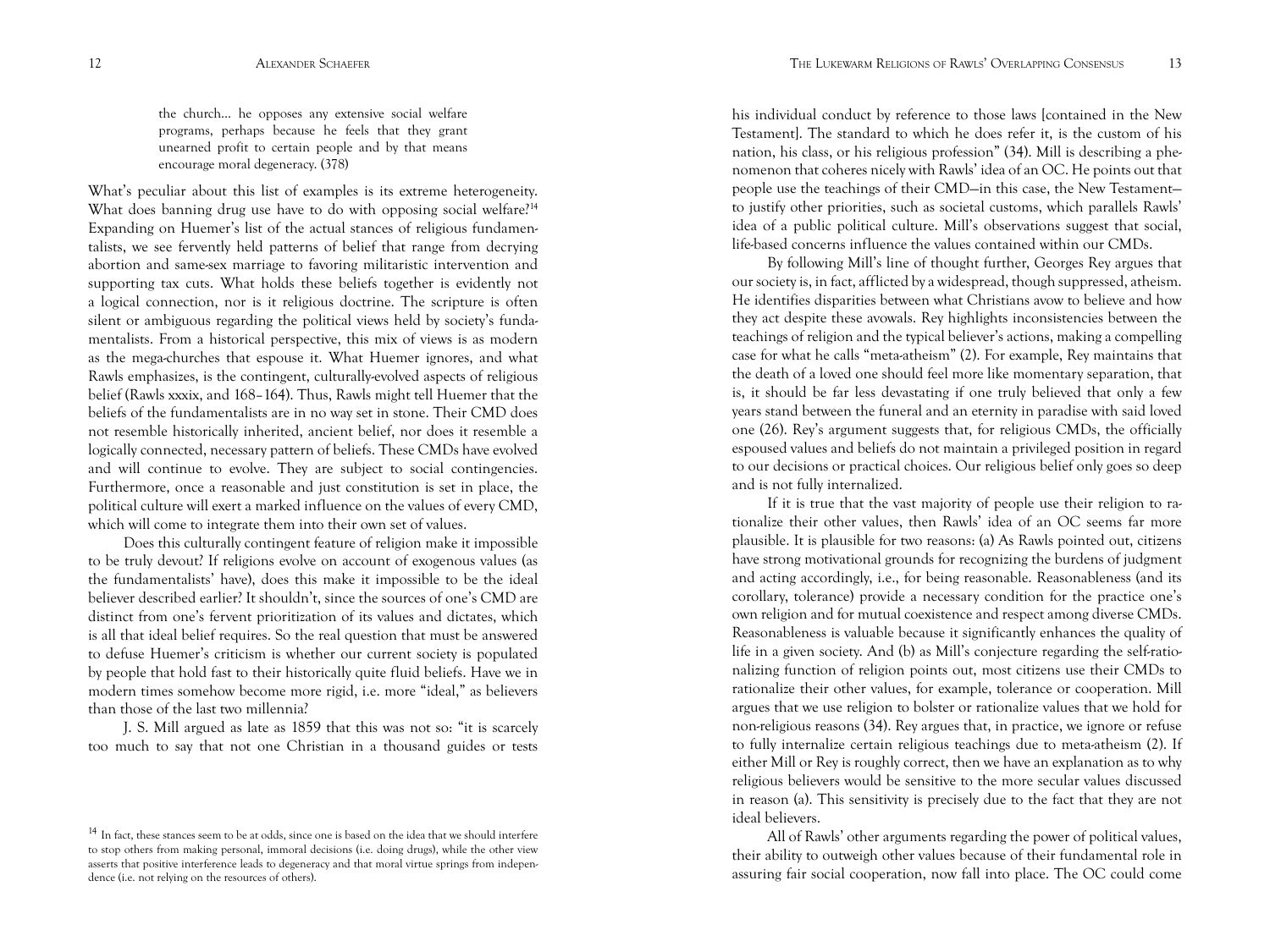about, but it depends on Rawls' notion of reasonableness. And this notion requires that religious citizens prioritize values external to their religions, or else use their respective religions to rationalize their other, more secular values. In other words, the OC depends upon the condition of non-ideal belief—that certain values (e.g. tolerance and reasonableness) will outweigh the radical demands of leaders and scripture.

Rawls' OC, if it obtained a Christian acceptance, would be one more example that Rey could use to support his theory of meta-atheism. It is part of the CMD of a Catholic that abortion is murder and murder should be prohibited because God dictates so. If they place the concerns and values of the public political culture above the decrees of God, then we see yet another way in which their beliefs are compartmentalized and not permitted to enter into the sphere of the practical. We see a separation of their theory from their practice, which is indicative of someone that is not fully confident in their theory. Catholics accepting and giving arguments based on public reason, and not abusing their power, indicates that their priorities are in this life, this world, and this democracy.

There is, however, a plausible objection that arises here. Citizens may embrace reasonableness as a *means* of practicing their religion or serving their deity. The conditions of reasonable citizenry form an indispensable basis for the practice of various CMDs in a pluralistic society. If citizens do not recognize the burdens of judgment and if they are not willing to propose fair terms of cooperation, then social life becomes a struggle between CMDs for political power, ultimately ending with the disenfranchisement of many, if not most, proponents of diverse CMDs. This argument, however, bears little on the psychology of the ideal believer. Deciding that, in terms of religious practices, some is better than none, represents a kind of utilitarianism of religious rites that would be repellent to the adherents of various religions. Imagine if someone were to explain to a modern-day Abraham that killing his son is a violation of the values of our public political culture and that by rejecting public reason he will harm the social bases that allow him to practice many of his other beliefs. At that point, the voice of God chimes in: "Sacrifice the child." Listening to the reasonable explicator of Rawls' principles would imply turning his back on the core of his faith. What matters to a religion is that one strive to the best of one's ability to practice it fully, not that one maximize the "amount of religion" that one can plausibly practice given the social fact of pluralism.

## **V. Conclusion**

Religious belief is zero-sum: if one modifies it or acts contrary to its demands for reasons external to the CMD itself, then one is rejecting it and choosing a distinct set of values or beliefs. The requirements of Rawls' reasonable person entail just this sort of rejection for all strict adherents of major religions. Although reasons could be found within certain religions to support liberal principles of justice, this special emphasis of certain aspects and the intentional downplay of other aspects is based on secular priorities such as toleration, which depend upon a prevalence of reasonable citizens. In other words, such observances would entail a rejection of the internal standard by which most religions judge good and bad actions. The reasonable person cannot be an authentic believer of most major religions, if by "authentic believer" we mean "ideal believer" as characterized earlier.

Although I have argued that religious belief as actually practiced in our society does not, as others have claimed, undermine the possibility of the OC, what I have argued may appear to diminish the appeal of Rawls' project as a whole. The allure of Rawls' OC centers on its supposed ability to harmonize disparate belief systems, to gather a diversity of colors into the great mosaic of a liberal society. Yet, I have argued that the harmony of this mosaic requires that its tiles be pallid. One would expect that implementing a substantive theory of justice would require compromise between the various CMDs. In order for CMDs to integrate new values such as coexistence, harmony, tolerance, or quality of life, adherents must act on reasons that are not part of their CMD, unless said values are already embodied in its edicts. Under conditions of robust belief, citizens may simply find it impossible to come to a consensus. And further, the requirement that religious CMDs be modified according to secular values, which prioritize life-affirming values, suggests a lack of fairness, for it requires that the religious, and not the secular, bifurcate their lives between religious belief and political action.<sup>15</sup> Thus, although I have defended the possibility of Rawls' overlapping consensus, I believe the considerations in this paper give reason to question how pluralistic it really is, or better, how pluralistic a substantive conception of justice really can be.

Many religions decree that their adherents act in a way that affirms their faith through unreasonable actions. One example would be prohibiting abortion on the grounds that a sacred text or spiritual leader commands it. Rawls' idea of an overlapping consensus argues that a diverse citizenry

<sup>&</sup>lt;sup>15</sup> See Audi and Wolterstorff on this point.